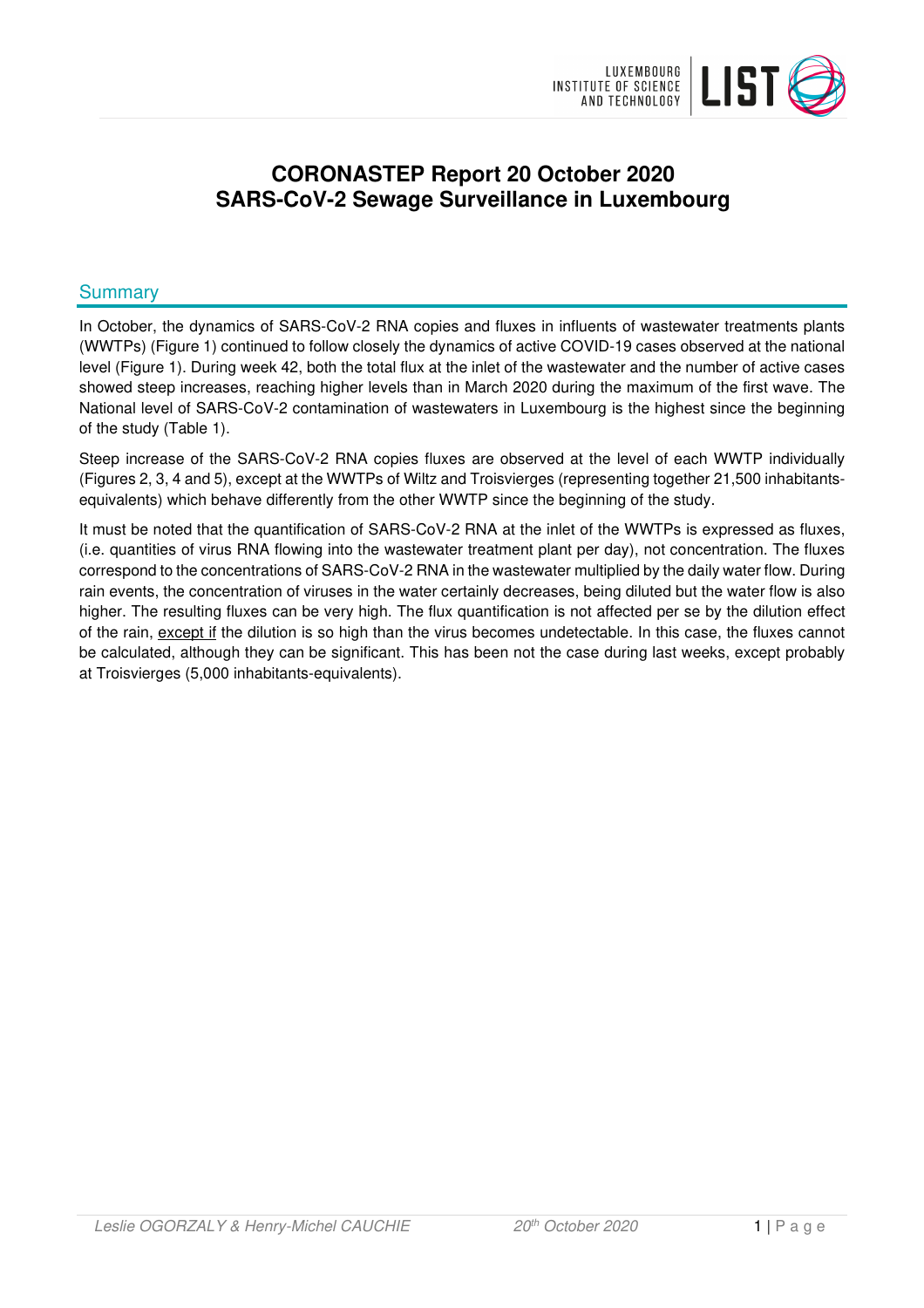

Table 1 – National level of SARS-CoV-2 contamination of wastewaters in Luxembourg.



Dark green: negative samples for SARS-CoV-2 gene E (-), Green to red: positive samples for SARS-CoV-2 gene E. The intensity of the color is related to the national SARS-CoV-2 flux (RNA copies / day / 100 000 equivalent inhabitants).

| Contamination<br>National<br>Level | Week                                 |
|------------------------------------|--------------------------------------|
|                                    | 싀<br>Week                            |
|                                    | $\frac{1}{2}$<br>Week                |
|                                    | $\frac{6}{5}$<br>Week                |
|                                    | 51<br>Week                           |
|                                    | $\mathsf{c}$<br>Week                 |
|                                    | $\overline{\phantom{0}}$<br>Week     |
|                                    | თ<br>Week                            |
|                                    | 님<br>Week                            |
|                                    | 4<br>Ĥ<br>Week                       |
|                                    | S<br>$\mathbf{\overline{d}}$<br>Week |
|                                    | ٩<br>Week                            |
|                                    | H<br>Week                            |
|                                    | $\frac{8}{2}$<br>Week                |
|                                    | ဍ<br>Week                            |
|                                    | 20<br>Week                           |
|                                    | ಸ<br>Week                            |
|                                    | $\overline{\mathbf{z}}$<br>Week      |
|                                    | 23<br>Week                           |
|                                    | $\overline{\mathcal{L}}$<br>Week     |
|                                    | 25<br>Week                           |
|                                    | 26<br>Week                           |
|                                    | 27<br>Week                           |
|                                    | $^{28}$<br>Week                      |
|                                    | 29<br>ъ́<br>Уe                       |
|                                    | ႙<br>Week                            |
|                                    | ನ<br>Week                            |
|                                    | 32<br>Week                           |
|                                    | 33<br>Week                           |
|                                    | 34<br>Week                           |
|                                    | 55<br>Week                           |
|                                    | 36<br>畜<br>Š                         |
|                                    | $\overline{\mathcal{E}}$<br>Week     |
|                                    | 38<br>Week                           |
|                                    | ဥ<br>Week                            |
|                                    | $\overline{a}$<br>Week               |
|                                    | 싀<br>Week                            |
|                                    | 42<br>Week                           |

Figure 1 – RT-qPCR quantification time-course monitoring of SARS-CoV-2 (E gene) in Luxembourgish wastewater samples october 2020. Grey squares: daily-confirmed cases for Luxembourgish residents (https://data.public.lu/fr/datasets/donnees-covid19/), dots: cumulative SARS-CoV-2 flux (RNA copies / day / 100 000 equivalent inhabitants).

## Luxembourg

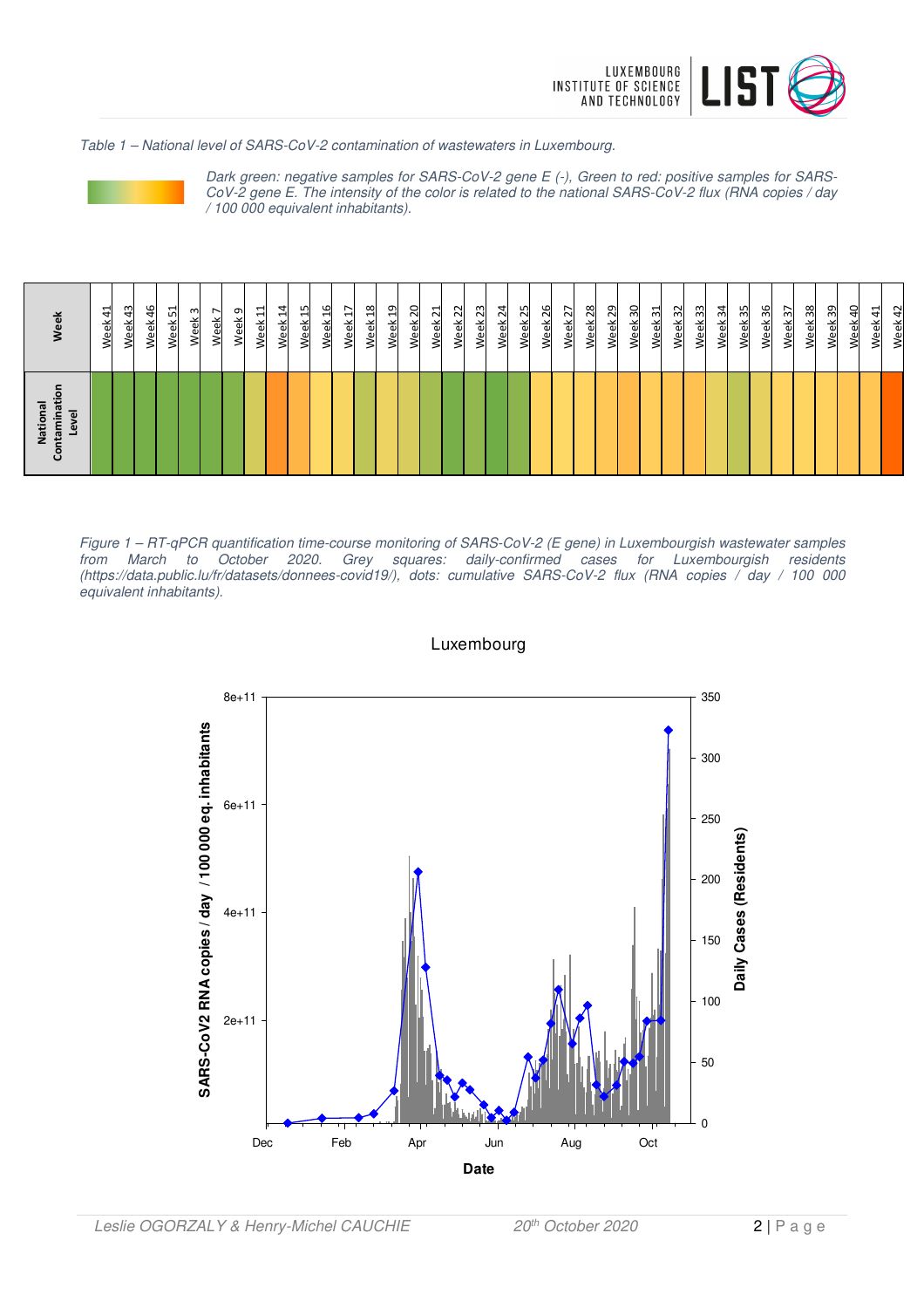

Table 2 - Level of SARS-CoV-2 contamination of each analyzed wastewater treatment plant in Luxembourg. BEG: Beggen, BET: Bettembourg, SCH: Schifflange, BLE: Bleesbruck, MER: Mersch, PET: Pétange, HES: Hespèrange, ECG: Echternach, UEB: Uebersyren, GRE: Grevenmacher, TRO: Troisvierges, BOE: Boevange sur Attert, WIL: Wiltz



Dark green: negative samples for SARS-CoV-2 gene E (-), Green to red: positive samples for SARS-CoV-2 gene E. The intensity of the color is related to the RT-qPCR signal (Ct values)

|            |         |         | 2019<br>2020 |         |                          |        |                   |                                    |                    |            |                       |           |                       |                        |            |         |         |         |         |         |         |         |            |            |            |                         |            |            |                        |         |         |         |         |         |         |         |         |
|------------|---------|---------|--------------|---------|--------------------------|--------|-------------------|------------------------------------|--------------------|------------|-----------------------|-----------|-----------------------|------------------------|------------|---------|---------|---------|---------|---------|---------|---------|------------|------------|------------|-------------------------|------------|------------|------------------------|---------|---------|---------|---------|---------|---------|---------|---------|
|            |         |         |              |         | <b>Before first case</b> |        |                   | 2 <sup>nd</sup> wave<br>$1st$ wave |                    |            |                       |           |                       |                        |            |         |         |         |         |         |         |         |            |            |            |                         |            |            |                        |         |         |         |         |         |         |         |         |
| WWTP       | Week 41 | Week 43 | Week 46      | Week 51 | Week <sub>3</sub>        | Week 7 | Week <sub>9</sub> | Week <sub>11</sub>                 | Week <sub>14</sub> | 15<br>Week | $\frac{9}{1}$<br>Week | H<br>Week | $\frac{8}{2}$<br>Week | $\overline{a}$<br>Week | 20<br>Week | Week 21 | Week 22 | Week 23 | Week 24 | Week 25 | Week 26 | Week 27 | 28<br>Week | 29<br>Week | ႙ၟ<br>Week | $\overline{31}$<br>Week | 32<br>Week | 33<br>Week | $\mathfrak{A}$<br>Week | Week 35 | Week 36 | Week 37 | Week 38 | Week 39 | Week 40 | Week 41 | Week 42 |
| <b>BEG</b> |         |         |              |         |                          |        |                   |                                    |                    |            |                       |           |                       |                        |            |         |         |         |         |         |         |         |            |            |            |                         |            |            |                        |         |         |         |         |         |         |         |         |
| <b>BET</b> |         |         |              |         |                          |        |                   |                                    |                    |            |                       |           |                       |                        |            |         |         |         |         |         |         |         |            |            |            |                         |            |            |                        |         |         |         |         |         |         |         |         |
| <b>SCH</b> |         |         |              |         |                          |        |                   |                                    |                    |            |                       |           |                       |                        |            |         |         |         |         |         |         |         |            |            |            |                         |            |            |                        |         |         |         |         |         |         |         |         |
| <b>BLE</b> |         |         |              |         |                          |        |                   |                                    |                    |            |                       |           |                       |                        |            |         |         |         |         |         |         |         |            |            |            |                         |            |            |                        |         |         |         |         |         |         |         |         |
| <b>MER</b> |         |         |              |         |                          |        |                   |                                    |                    |            |                       |           |                       |                        |            |         |         |         |         |         |         |         |            |            |            |                         |            |            |                        |         |         |         |         |         |         |         |         |
| <b>PET</b> |         |         |              |         |                          |        |                   |                                    |                    |            |                       |           |                       |                        |            |         |         |         |         |         |         |         |            |            |            |                         |            |            |                        |         |         |         |         |         |         |         |         |
| <b>HES</b> |         |         |              |         |                          |        |                   |                                    |                    |            |                       |           |                       |                        |            |         |         |         |         |         |         |         |            |            |            |                         |            |            |                        |         |         |         |         |         |         |         |         |
| <b>ECH</b> |         |         |              |         |                          |        |                   |                                    |                    |            |                       |           |                       |                        |            |         |         |         |         |         |         |         |            |            |            |                         |            |            |                        |         |         |         |         |         |         |         |         |
| <b>UEB</b> |         |         |              |         |                          |        |                   |                                    |                    |            |                       |           |                       |                        |            |         |         |         |         |         |         |         |            |            |            |                         |            |            |                        |         |         |         |         |         |         |         |         |
| <b>GRE</b> |         |         |              |         |                          |        |                   |                                    |                    |            |                       |           |                       |                        |            |         |         |         |         |         |         |         |            |            |            |                         |            |            |                        |         |         |         |         |         |         |         |         |
| <b>TRO</b> |         |         |              |         |                          |        |                   |                                    |                    |            |                       |           |                       |                        |            |         |         |         |         |         |         |         |            |            |            |                         |            |            |                        |         |         |         |         |         |         |         |         |
| <b>BOE</b> |         |         |              |         |                          |        |                   |                                    |                    |            |                       |           |                       |                        |            |         |         |         |         |         |         |         |            |            |            |                         |            |            |                        |         |         |         |         |         |         |         |         |
| <b>WIL</b> |         |         |              |         |                          |        |                   |                                    |                    |            |                       |           |                       |                        |            |         |         |         |         |         |         |         |            |            |            |                         |            |            |                        |         |         |         |         |         |         |         |         |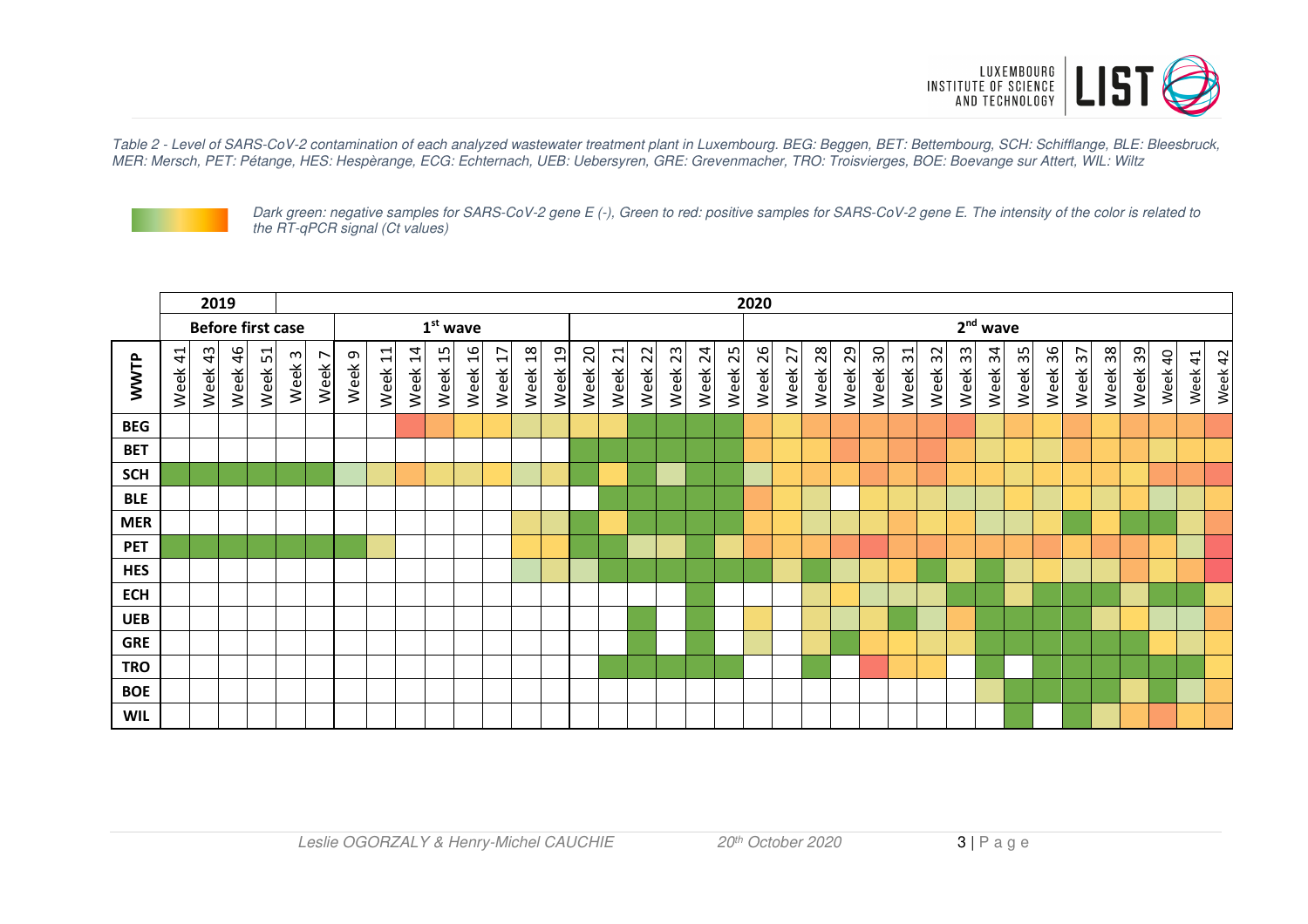

Figure 2 – RT-qPCR quantification time-course monitoring of SARS-CoV-2 (E gene) in the three most impacted wastewater treatment plants from March to October 2020. Grey squares: daily-confirmed cases for the contributory area of each wastewater treatment plant (only available until week 41 included), dots: SARS-CoV-2 flux (RNA copies / day / 10 000 equivalent inhabitants).





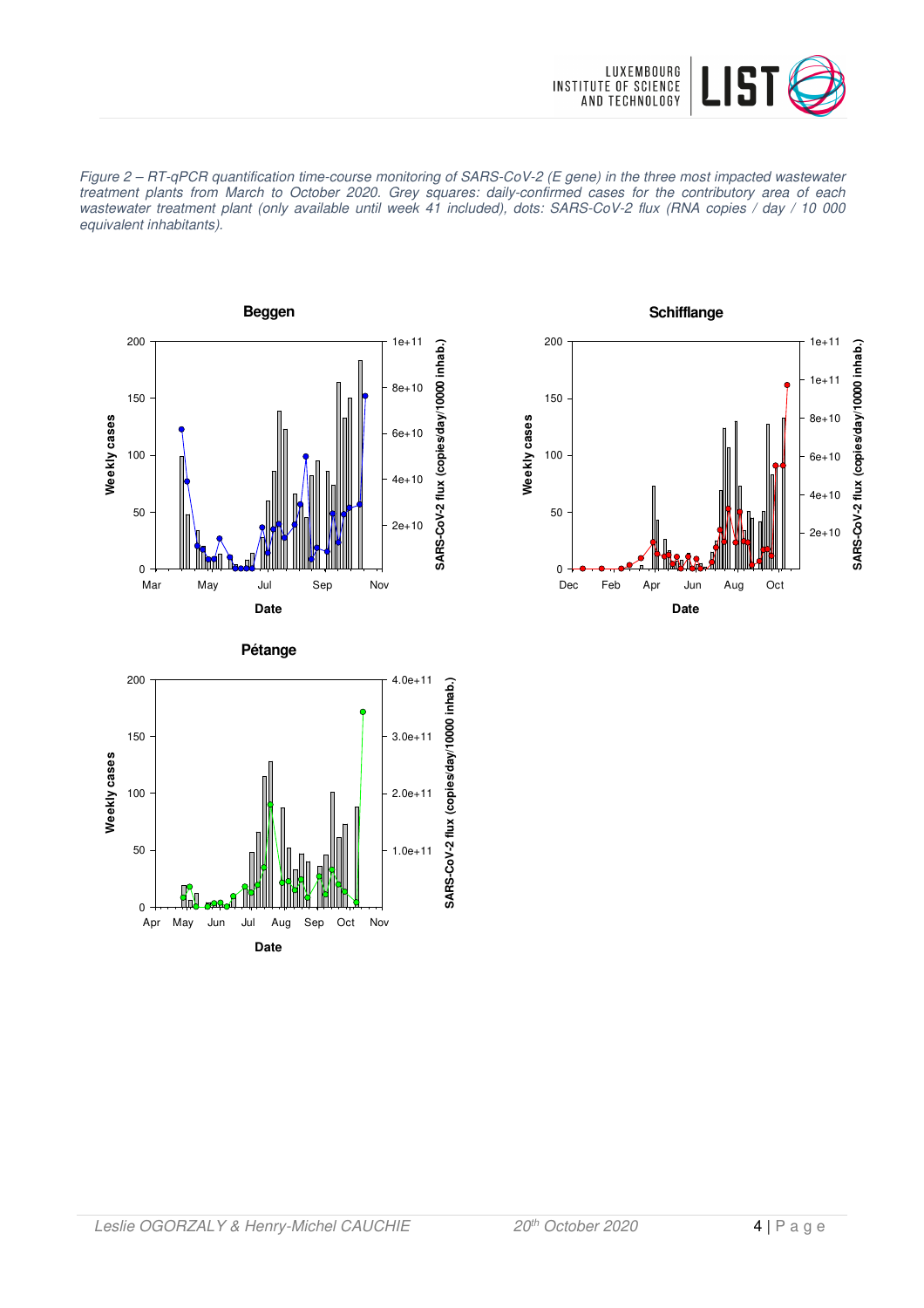

Figure 3 – RT-qPCR quantification time-course monitoring of SARS-CoV-2 (E gene) in Hespérange, Mersch and Boevange-sur-Attert wastewater treatment plants from March to October 2020. Grey squares: daily-confirmed cases for the contributory area of each wastewater treatment plant (only available until week 41 included), dots: SARS-CoV-2 flux (RNA copies / day / 10 000 equivalent inhabitants).





**SARS-CoV-2 flux (copies/day/10000 inhab.)**

SARS-CoV-2 flux (copies/day/10000 inhab.)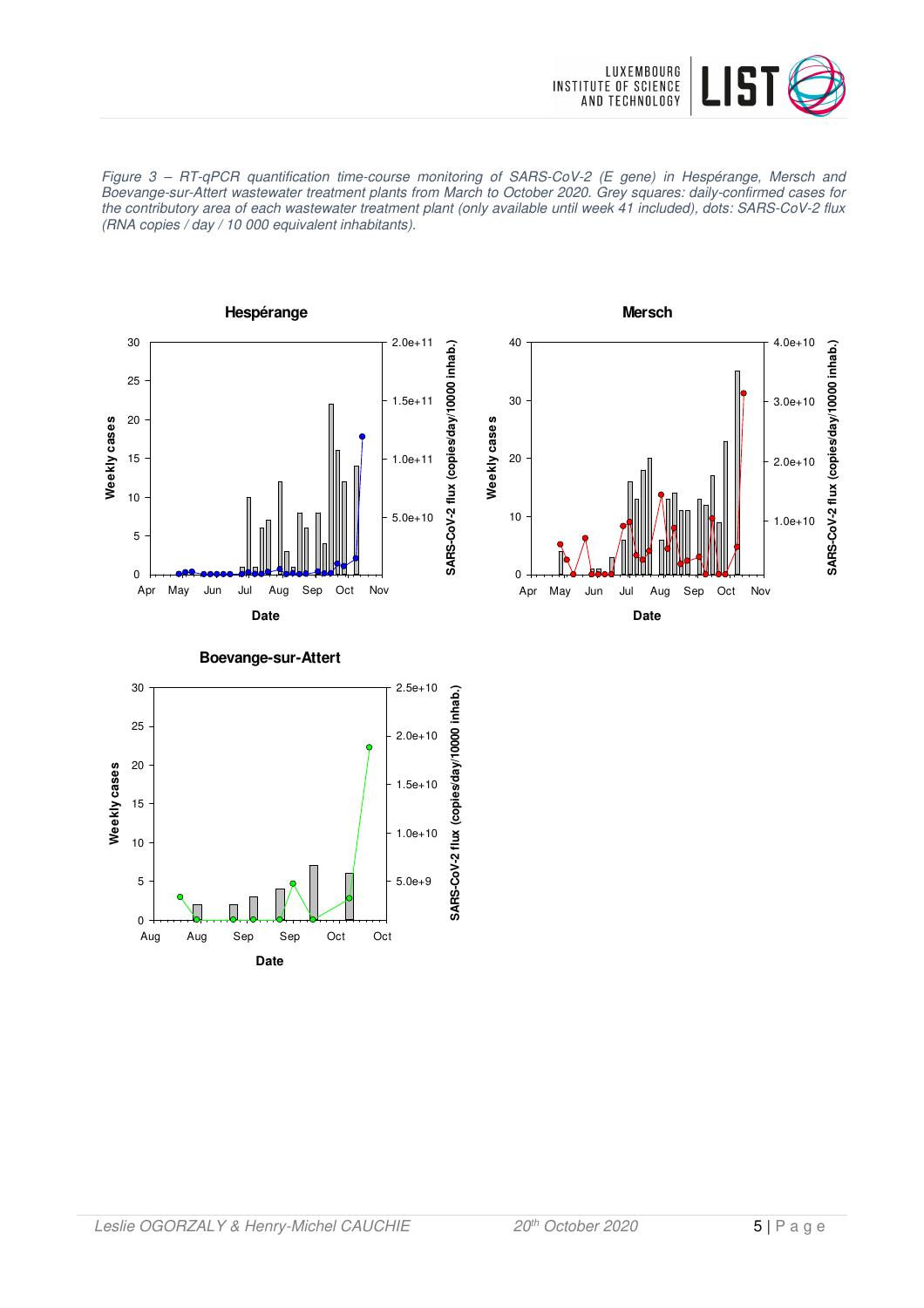







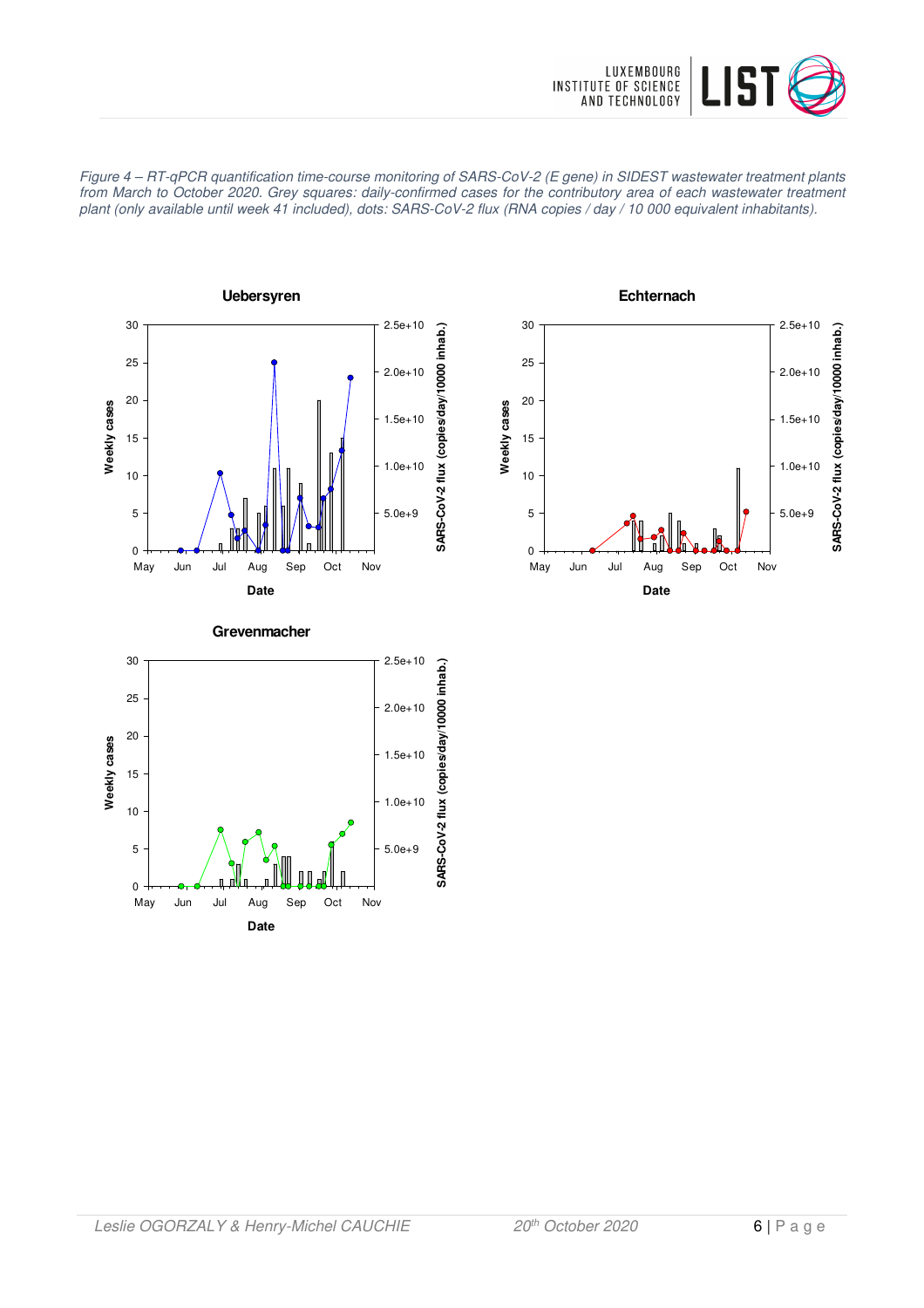







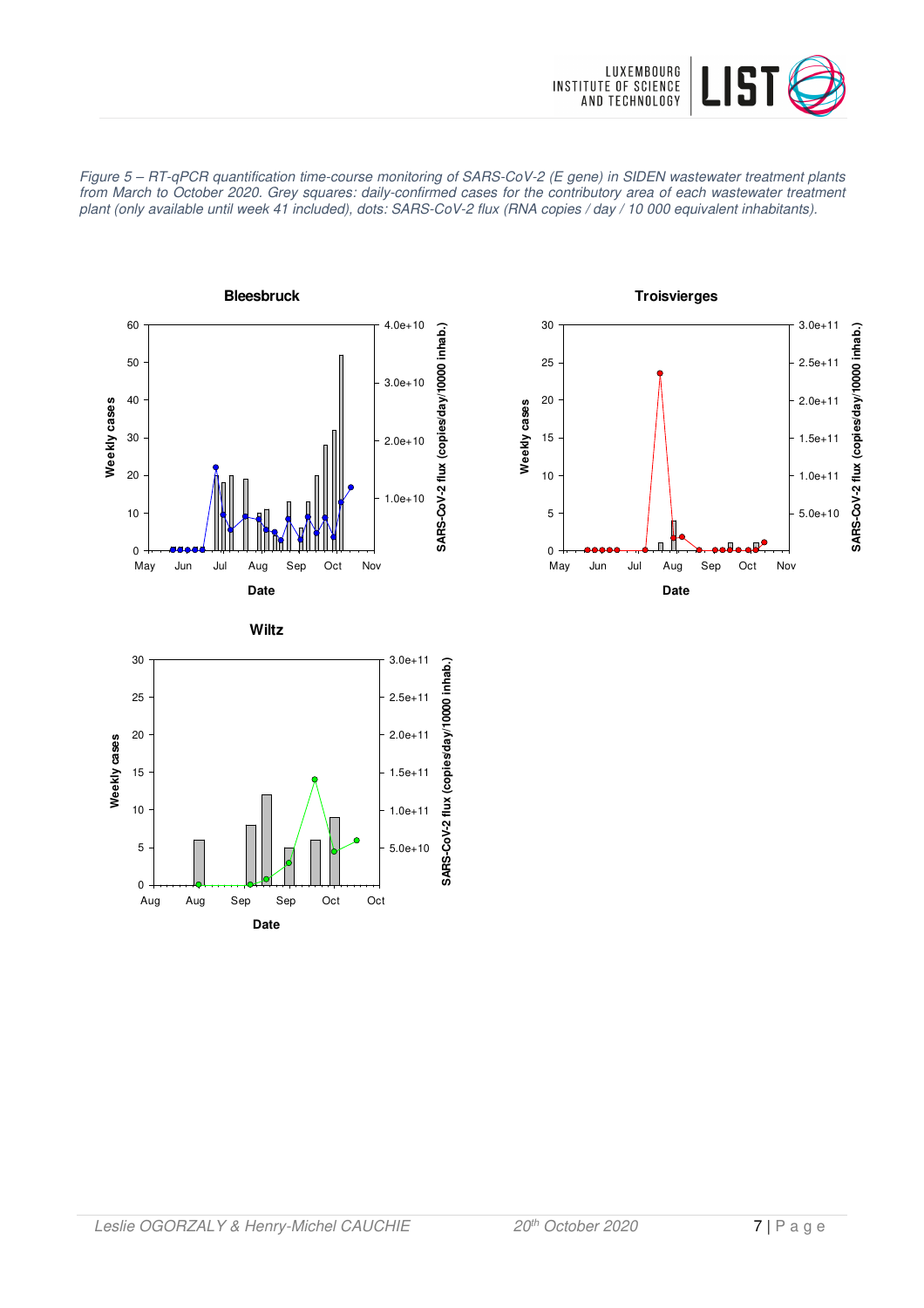

#### Table 3- Timing of sewage sampling

| Wastewater<br><b>Treatment</b><br>Plant | Nominal capacity<br>(eq. inhabitants)<br><b>Nominal</b> | Inhabitants<br>connected | $\omega$<br>Week | $\overline{ }$<br>Week <sup>-</sup> | თ,<br>Week     | Ħ<br>Week      | $\overline{4}$<br>Week    | ង<br>Week      | 9T<br>Week                | H<br>Week      | $^{28}$<br>Week | <u>ე</u><br>Week | $\overline{c}$<br>Week    | ដ<br>Week | 22<br>Week                | 23<br>Week                | $\overline{24}$<br>Week | 25<br>Week   | 26<br>Week                | 27<br>Week                | 28<br>Week                | 29<br>Week   | 50<br>Week                | $\mathfrak{L}$<br>Week | 32<br>Week | $33\,$<br>Week            | 54<br>Week                | 35<br>Week   | 36<br>Week                | 57<br>Week                | $38\,$<br>Week | 39<br>Week   | Week 40                   | $\overline{4}$<br>Week | 42<br>Week                | <b>Total samples</b> |
|-----------------------------------------|---------------------------------------------------------|--------------------------|------------------|-------------------------------------|----------------|----------------|---------------------------|----------------|---------------------------|----------------|-----------------|------------------|---------------------------|-----------|---------------------------|---------------------------|-------------------------|--------------|---------------------------|---------------------------|---------------------------|--------------|---------------------------|------------------------|------------|---------------------------|---------------------------|--------------|---------------------------|---------------------------|----------------|--------------|---------------------------|------------------------|---------------------------|----------------------|
| Beggen                                  | 210000                                                  | 139731                   |                  |                                     |                |                | $\boldsymbol{\mathsf{x}}$ | x              | $\boldsymbol{\mathsf{x}}$ | $\mathsf{x}$   | x               | X                | X                         | x         | $\boldsymbol{\mathsf{x}}$ | $\boldsymbol{\mathsf{x}}$ | X                       | x            | X                         | $\boldsymbol{\mathsf{x}}$ | X                         | $\mathsf{x}$ | $\boldsymbol{\mathsf{x}}$ | X                      | x          | X                         | $\boldsymbol{\mathsf{x}}$ | X            | $\boldsymbol{\mathsf{x}}$ | $\boldsymbol{\mathsf{x}}$ | x              | X            | $\mathsf{x}$              | X                      | X                         | 29                   |
| Bettembourg                             | 95000                                                   | 53606                    |                  |                                     |                |                |                           |                |                           |                |                 |                  | X                         | x         | x                         | $\boldsymbol{\mathsf{x}}$ | X                       | x            | X                         | X                         | X                         | X            | x                         | X                      | X          | X                         | X                         | x            | X                         | $\mathsf{x}$              | x              | X            | X                         | x                      |                           | 22                   |
| Schifflange                             | 90000                                                   | 68143                    | $\pmb{\times}$   | $\mathsf{x}$                        | x              | X              | $\boldsymbol{\mathsf{x}}$ | x              | $\pmb{\mathsf{x}}$        | x              | x               | X                | X                         | x         | X                         | $\boldsymbol{\mathsf{x}}$ | X                       | x            | x                         | x                         | X                         | X            | x                         | X                      | X          | X                         | X                         | x            | x                         | X                         | x              | X            | $\boldsymbol{\mathsf{x}}$ | x                      | X                         | 37                   |
| Bleesbrück                              | 80000                                                   | 30930                    |                  |                                     |                |                |                           |                |                           |                |                 |                  |                           | x         | x                         | x                         | x                       | x            | X                         | X                         | $\mathsf{x}$              |              | x                         | X                      | x          | x                         | X                         | x            | X                         | $\boldsymbol{\mathsf{x}}$ | x              | X            | X                         | x                      | X                         | 21                   |
| Mersch                                  | 70000                                                   | 30473                    |                  |                                     |                |                |                           |                |                           |                | x               | x                | X                         | x         | $\boldsymbol{\mathsf{x}}$ | X                         | x                       | x            | X                         | x                         | X                         | X            | x                         | x                      | X          | X                         | $\boldsymbol{\mathsf{x}}$ | x            | X                         | $\boldsymbol{\mathsf{x}}$ | x              | X            | $\mathsf{x}$              | x                      | $\boldsymbol{\mathsf{x}}$ | 24                   |
| Pétange                                 | 50000                                                   | 59481                    | $\mathsf{x}$     | $\mathsf{x}$                        | $\mathsf{x}$   | $\mathsf{x}$   |                           |                |                           |                | X               | X                | $\boldsymbol{\mathsf{x}}$ | X         | $\mathsf{x}$              | $\mathsf{x}$              | x                       | $\mathsf{x}$ | $\boldsymbol{\mathsf{x}}$ | x                         | $\mathsf{x}$              | $\mathsf{x}$ | $\mathsf{x}$              | x                      | x          | $\boldsymbol{\mathsf{x}}$ | $\boldsymbol{\mathsf{x}}$ | x            | X                         | $\boldsymbol{\mathsf{x}}$ | $\mathsf{x}$   | $\mathsf{x}$ | $\mathsf{x}$              | X                      | X                         | 33                   |
| Hesperange                              | 36000                                                   | 15479                    |                  |                                     |                |                |                           |                |                           |                | x               | x                | X                         | x         | X                         | $\boldsymbol{\mathsf{x}}$ | x                       | x            | X                         | x                         | x                         | X            | x                         | X                      | x          | X                         | $\boldsymbol{\mathsf{x}}$ | x            | X                         | $\mathsf{x}$              | x              | X            | $\boldsymbol{\mathsf{x}}$ | x                      | X                         | 25                   |
| Echternach                              | 36000                                                   | 7499                     |                  |                                     |                |                |                           |                |                           |                |                 |                  |                           |           |                           |                           | x                       |              |                           |                           | $\mathsf{x}$              | X            | x                         | X                      | X          | x                         | $\boldsymbol{\mathsf{x}}$ | x            | X                         | $\boldsymbol{\mathsf{x}}$ | x              | X            | $\mathsf{x}$              | x                      | X                         | 16                   |
| Uebersyren                              | 35000                                                   | 18600                    |                  |                                     |                |                |                           |                |                           |                |                 |                  |                           |           | x                         |                           | x                       |              | X                         |                           | $\boldsymbol{\mathsf{x}}$ | X            | x                         | X                      | X          | X                         | $\boldsymbol{\mathsf{x}}$ | x            | X                         | $\boldsymbol{\mathsf{x}}$ | x              | X            | $\mathsf{x}$              | $\mathsf{x}$           | X                         | 18                   |
| Grevenmacher                            | 47000                                                   | 9835                     |                  |                                     |                |                |                           |                |                           |                |                 |                  |                           |           | x                         |                           | x                       |              | $\mathsf{x}$              |                           | X                         | X            | x                         | x                      | x          | X                         | $\boldsymbol{\mathsf{x}}$ | x            | X                         | $\boldsymbol{\mathsf{x}}$ | x              | X            | $\mathsf{x}$              | x                      | X                         | 18                   |
| Troisvierges                            | 5000                                                    | 3411                     |                  |                                     |                |                |                           |                |                           |                |                 |                  |                           | X         | x                         | $\mathsf{x}$              | x                       | X            |                           |                           | $\mathsf{x}$              |              | x                         | x                      | x          |                           | $\mathsf{x}$              |              | X                         | $\mathsf{x}$              | x              | X            | $\mathsf{x}$              | $\mathsf{x}$           | $\mathsf{x}$              | 16                   |
| Boevange                                | 15000                                                   | 1170                     |                  |                                     |                |                |                           |                |                           |                |                 |                  |                           |           |                           |                           |                         |              |                           |                           |                           |              |                           |                        |            |                           | $\boldsymbol{\mathsf{x}}$ | x            | X                         | $\boldsymbol{\mathsf{x}}$ | x              | X            | $\mathsf{x}$              | $\mathsf{x}$           | $\mathsf{x}$              | 8                    |
| Wiltz                                   | 16500                                                   | 6944                     |                  |                                     |                |                |                           |                |                           |                |                 |                  |                           |           |                           |                           |                         |              |                           |                           |                           |              |                           |                        |            |                           |                           | $\mathsf{x}$ |                           | X                         | x              | X            | $\boldsymbol{\mathsf{x}}$ | x                      | X                         | 6                    |
| <b>Total</b>                            | 785500                                                  | 445302                   | $\overline{2}$   | $\overline{2}$                      | $\overline{2}$ | $\overline{2}$ | $\overline{2}$            | $\overline{2}$ | $\overline{2}$            | $\overline{2}$ | 5               | 5                | 6                         | 8         | 10                        | 8                         | 11                      | 8            | 9                         | $\overline{7}$            | 11                        | 9            | 11                        | 11                     | 11         | 10                        | 12                        | 12           | 12                        | 13                        | 13             | 13           | 13                        | 13                     | 12                        | 277                  |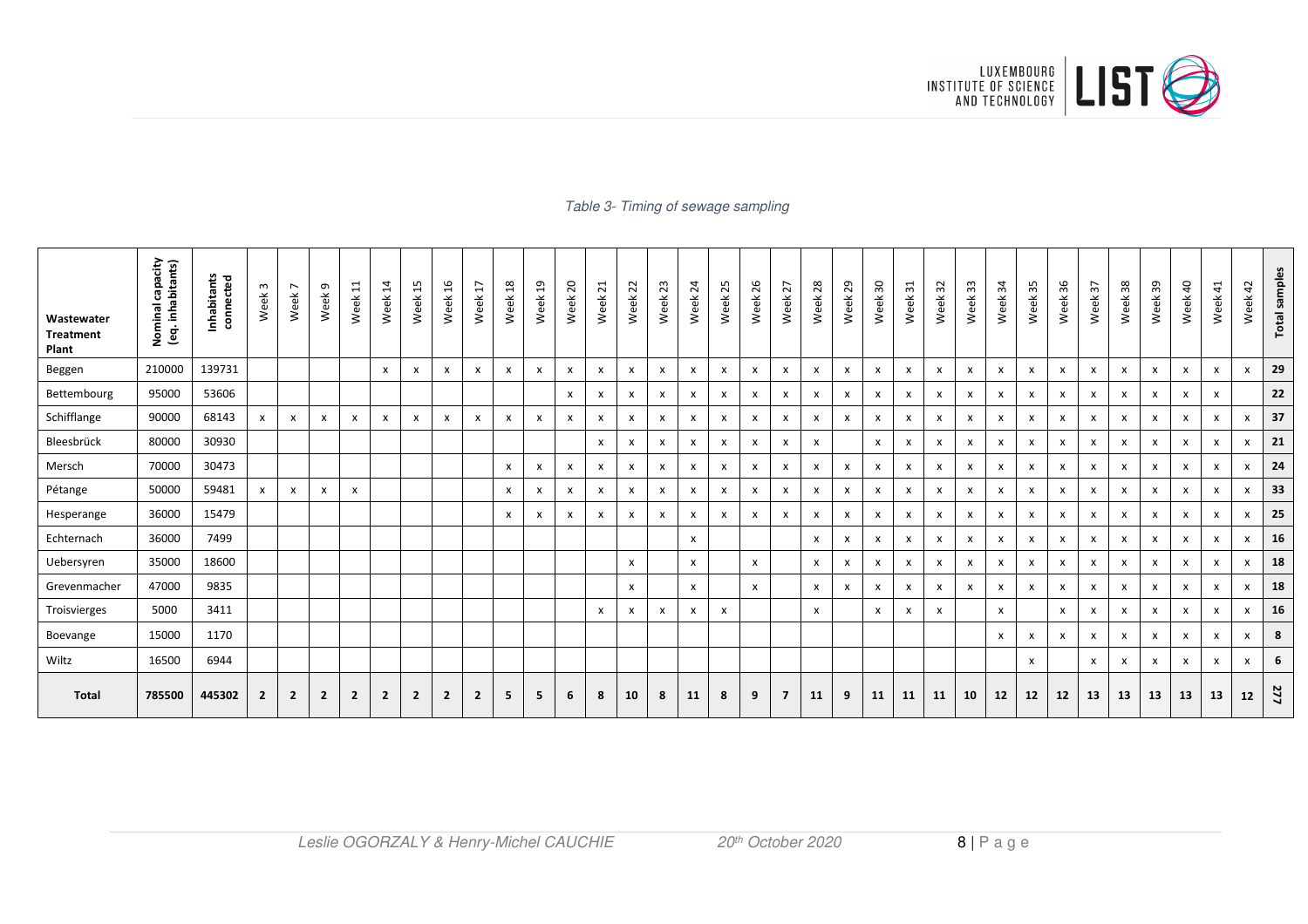# Materials and Methods



#### **Sewage samples**

From March to October 2020, up to thirteen WWTPs were sampled at the inlet of the plant according to the planning presented in Table 2. The operators of the WWTPs sampled a 24-h composite sample of 96 samples according to your own sampling procedure. Composite sample was stored at 4°C until sample processing.

#### **Sample processing**

The samples were transported to the laboratory at 4°C and viral RNA was isolated on the day of sampling. Larger particles (debris, bacteria) were removed from the samples by pelleting using centrifugation at 2,400 x g for 20 min at 4°C. A volume of 120 mL of supernatant was filtered through Amicon® Plus-15 centrifugal ultrafilter with a cut-off of 10 kDa (Millipore) by centrifugation at 3,220 x g for 25 min at 4°C. The resulting concentrate was collected and 140 µL of each concentrate was then processed to extract viral RNA using the QIAamp Viral RNA mini kit (Qiagen) according to the manufacturer's protocol. Elution of RNA was done in 60 μL of elution buffer.

#### **Real-time One-Step RT-PCR**

Samples are screened for the presence of *Sarbecovirus (Coronaviridae, Betacoronaviruses*) and/or SARS-CoV-2 virus RNA by two distinct real-time one-step RT-PCR, one on the E gene (Envelope small membrane protein) and the second on the N gene (nucleoprotein). The E gene real-time RT-PCR can detect Sarbecoviruses, i.e. SARS-CoV, SARS-CoV-2 and closely related bat viruses. In the context of the COVID19 pandemic, it can be assumed that only SARS-CoV-2 strains will be detected by this assay given that SARS-CoV virus has been eradicated and other bat viruses do not commonly circulate in the human population. The E gene assay is adapted from Corman et al. [17]. The N gene real-time RT-PCR assay (N1 assay) specifically detects SARS-CoV-2 virus. It is adapted from the CDC protocol<sup>1</sup>. The two primers/probe sets are presented in Table 3. The RTqPCR protocols and reagents were all provided by the LIH.

| <b>Target</b> | <b>Primer name</b> | Primer sequence (5' to 3')                     | <b>References</b> |
|---------------|--------------------|------------------------------------------------|-------------------|
| E gene        | E Sarbeco F1       | 5-ACAGGTACGTTAATAGTTAATAGCGT-3                 | Corman et al.,    |
|               | E Sarbeco R2       | 5-ATATTGCAGCAGTACGCACACA-3                     | 2020              |
|               | E Sarbeco P1       | 5'-FAM-ACACTAGCCATCCTTACTGCGCTTCG-BHQ1         |                   |
| N gene        | 2019-nCoV N1 Fw    | 5'-GAC CCC AAA ATC AGC GAA AT-3'               | <b>CDC</b>        |
|               | 2019-nCoV N1 Rv    | 5'-TCT GGT TAC TGC CAG TTG AAT CTG-3'          |                   |
|               | 2019-nCoV N1 Probe | 5'-FAM-ACC CCG CAT TAC GTT TGG TGG ACC-BHQ1-3' |                   |

#### Table 4 – RT-qPCR primer-probe sets

Each reaction contained 5 μL of RNA template, 5 μL of TaqPath 1-step RT-qPCR MasterMix (A15299, Life Technologies), 0.5 µL of each primer (20 µM) and probe (5 µM) and the reaction volume was adjusted to a final volume of 20 μL with molecular biology grade water. Thermal cycling reactions were carried out at 50 °C for 15 min, followed by 95 °C for 2 min and 45 cycles of 95 °C for 3 sec and 58°C (E gene) or 53°C (N gene) for 30 sec using a Viia7 Real-Time PCR Detection System (Life Technologies). Reactions were considered positive (limit of detection – LOD) if the cycle threshold (Ct value) was below 40 cycles.

<sup>1</sup> https://www.cdc.gov/coronavirus/2019-ncov/downloads/rt-pcr-panel-primer-probes.pdf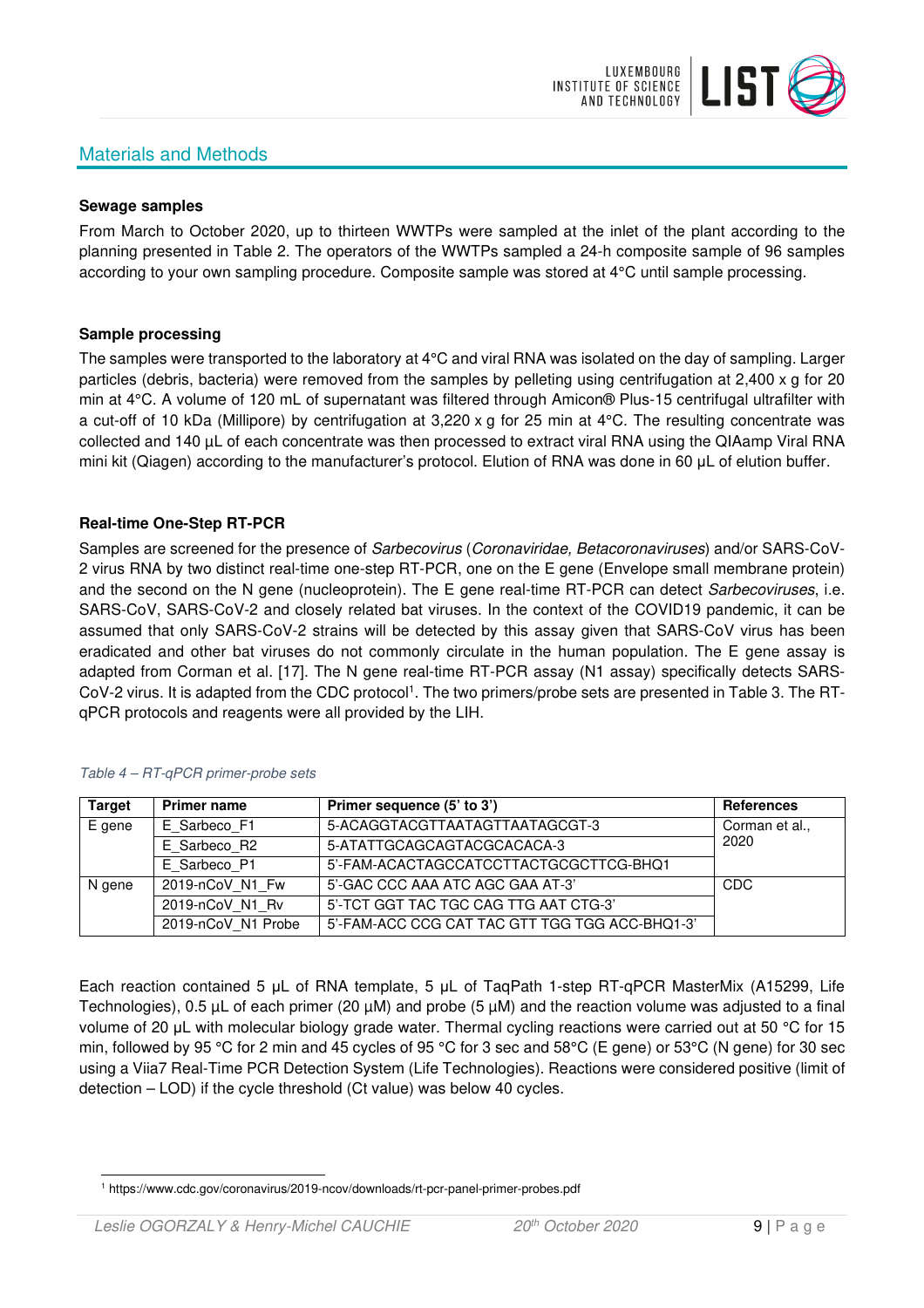

### **Controls**

A non-target RNA fragment commercially available (VetMAX™ Xeno™ IPC and VetMAX™ Xeno™ IPC Assay, ThermoFischer Scientific) was added to the viral RNA extract from sewage concentrates as an internal positive control (IPC). This IPC-RNA is used to control the performance of the RT-qPCR (E gene) and to detect the presence of RT-qPCR inhibitors.

Viral RNA copies quantification of both targeting genes in wastewater samples was performed using RT-qPCR standard curves generated using EDX SARS-CoV-2 Standard (Biorad). This standard is manufactured with synthetic RNA transcripts containing 5 targets (E, N, S, ORF1a, and RdRP genes of SARS-CoV-2, 200,000 copies/mL each).Using such a standard, the limits of quantification (LOQ) of both RT-qPCR assays were estimated to 1 RNA copy per reaction (Figure 6).



Figure 6 – RT-qPCR standard curves established for both targeting genes (E gene and N gene) of SARS-CoV-2 using a commercially available standard (Biorad).

### **Data interpretation**

A sample is declared positive for the presence of SARS-CoV-2 if both targets (E and N gene) are detected with Ct values less than or equal to the LOQ. If only one target is detected or if target genes are detected with Ct values between the LOD and the LOQ, samples are reported as presumptive positive (+/-). A sample is declared negative when no target genes are detected (Ct values superior to the LOD).

In case of presumptive positive, sample is tested again using another RT-qPCR detection assay (Allplex 2019 nCoV Assay, Seegene). This commercially available detection kit is a multiplex real-time RT-PCR assay for simultaneous detection of three target genes of SARS-CoV-2 in a single tube. The assay is designed to detect RdRP and N genes specific for SARS-CoV-2, and E gene specific for all Sarbecovirus including SARS-CoV-2.

As shown in Figure 7, a good linear relationship ( $R^2$ : 0.92) was obtained between the SARS-CoV-2 RNA concentrations estimated using the E gene and the N gene, respectively. Therefore, only the E gene results were presented in this report.